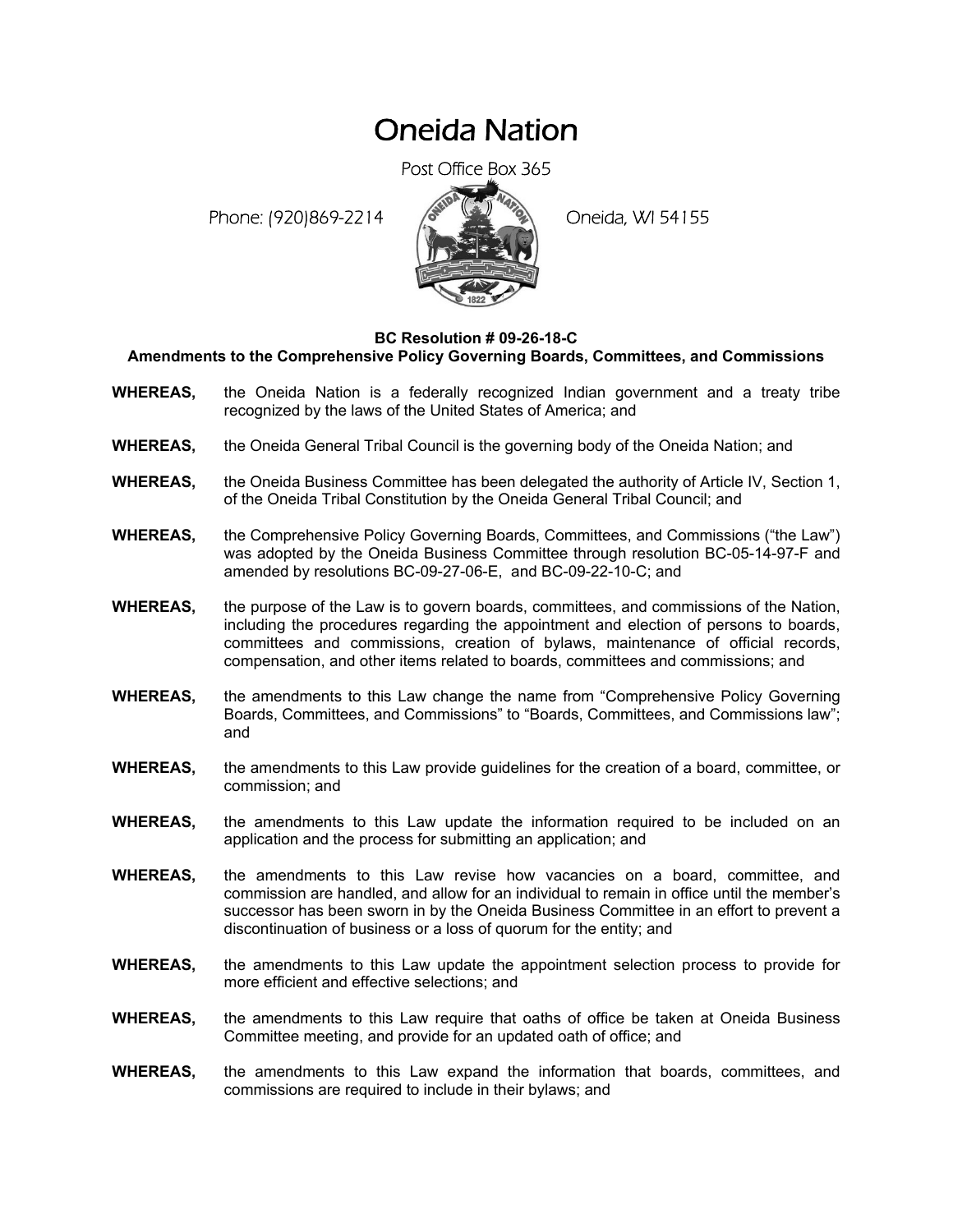- **WHEREAS,** the amendments to this Law provide a process for electronic polling, if a board, committee, or commission decides to use electronic polling; and
- **WHEREAS,** the amendments to this Law expand the reporting requirements of boards, committees, and commissions to include requirements regarding standard operating procedures, quarterly reports to the Oneida Business Committee, and annual and semi-annual reports to the General Tribal Council; and
- **WHEREAS,** the amendments to this Law provide detailed information on what stipends or compensation is available for members of boards, committees, and commissions, and state that Oneida Business Committee shall set specific stipend amounts by resolution; and
- **WHEREAS,** the amendments to this Law address how confidential information is handled by boards, committees, and commissions, including the addition of a requirement for board, committee, and commission members to be provided an official Oneida e-mail address to conduct business of the board, committee, and commission on; and
- **WHEREAS,** the amendments to this Law simplify the information provided in the law regarding conflicts of interest and clarify that due to the potential for a real or perceived conflict of interest to exist, political appointees shall not serve on an appointed or elected board, committee, or commission; and
- **WHEREAS,** the amendments to this Law provide additional notice requirements for the dissolution of a board, committee, or commission; and
- **WHEREAS,** the amendments to this Law provide greater detail on how violations of this Law may be enforced; and
- **WHEREAS,** the amendments to this Law make other minor drafting revisions and updates; and
- **WHEREAS,** a public meeting on the proposed amendments to this Law was held on June 21, 2018, in accordance with the Legislative Procedures Act, and the public comments were reviewed and accepted by the Legislative Operating Committee on July 18, 2018; and

**NOW THEREFORE BE IT RESOLVED,** that the Oneida Business Committee sets forth the following in regards to the implementation of this resolution:

- 1. *Informational Bylaws Meetings.* Section 105.10-1(a) of the Law requires that all existing boards, committees, and commissions of the Nation comply with the bylaw format prescribed in the Law and present bylaws for adoption within a reasonable time after adoption of this Law. The Oneida Business Committee directs that boards, committees, and commissions of the Nation shall have six (6) months from the adoption of this Law to present bylaws for adoption. Within thirty (30) days, the Legislative Reference Office shall provide at least two (2) informational bylaw meetings with the various boards, committees, and commissions of the Nation. The purpose of the informational bylaws meetings will be for the Legislative Reference Office to:
	- a. provide an update on the revised bylaw requirements as a result of the amendments to the Law;
	- b. provide a template for the development of revised bylaws; and
	- c. offer assistance to boards, committees, and commissions in the development and drafting of updated bylaws.